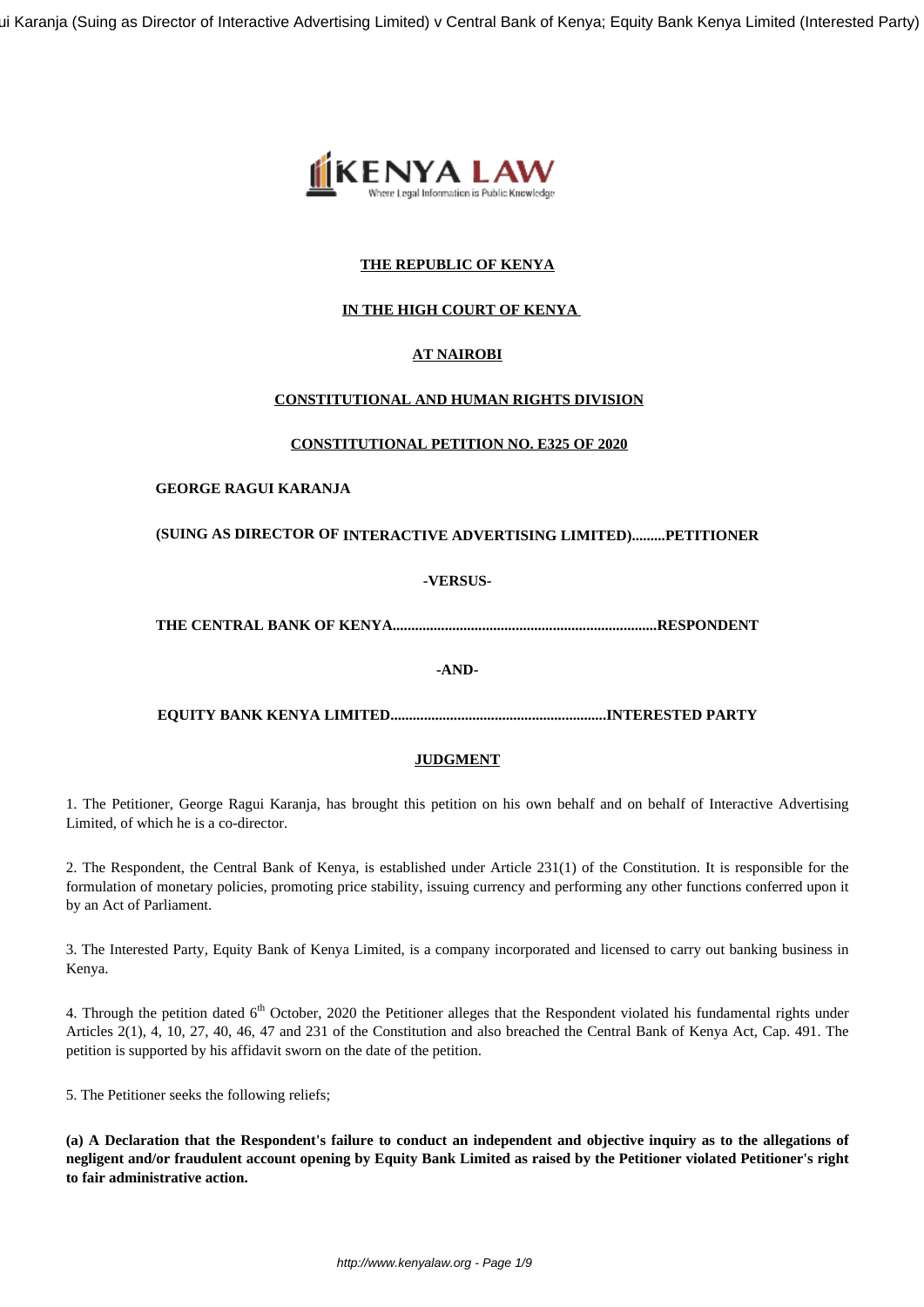**(b) A Declaration that the Respondent's failure to conduct independent investigations in order to ensure adherence to CBK prudential guidelines on customer due diligence and consumer protection violated the Petitioner's consumer rights protected under Article 46 of the Constitution.**

**(c) A Declaration that the failure of the Respondent to investigate the complaint as to malpractices as raised by the Petitioner herein violated the Petitioner's right to equal protection of the law and freedom from discrimination protected under Article 27 of the Constitution.**

**(d) General damages as against the Respondent for suffering and financial loss suffered by the Petitioner.** 

**(e) Exemplary damages against the Respondent for breach of fiduciary duties, constitutional and statutory owed to the Petitioner.**

**(f) That costs of the petition be provided for.**

**(g) Interest on (d), (e) and (f) above.**

#### **(h) Such other order(s) as this Honourable Court shall deem just.**

6. The Petitioner's case is that at all material times he was a co-director of Interactive Advertising Limited which engages in the general business of advertising through mileage using industrial design No. 1d 400 owned by his other company called Trolley Concepts Limited. According to the Petitioner, he was in charge of the company's operations while his co-director, Edith Njeri Kimani, was in charge of the finances. The Petitioner avers that the company maintained a bank account with Barclays Bank (K) Limited (now ABSA Bank), Haile Selassie Avenue, in which the two directors were the joint signatories and it is through this account that all income was channeled.

7. The Petitioner's case is that in period June 2007 to June 2008, he noted unremitted income for services rendered to one of the clients prompting him to investigate the reasons behind the unremitted payments. The investigation revealed that his co-director had fraudulently opened an account with Equity Bank's Four Way Towers branch sometime in 2012 with the sole objective of fraudulently converting the company's income for her personal benefit. He also found that sums totaling to Kshs. 19,197,200.00 belonging to Interactive Advertising Limited had been collected through the said account.

8. The Petitioner avers that he sought legal reprieve against his co-director for fraudulent diversion of company funds as well as violation of his intellectual property rights in *Nairobi """" No. 20 of 2011* and *Industrial Property Tribunal Case No. 67 of 2012.* He also filed complaints with the police.

9. The Petitioner states that on  $17<sup>th</sup>$  February 2014, he entered into a settlement with his co-director in which he was to be paid Kshs. 20,000,000.00 for the fraudulent diversion of company funds, violation of his intellectual property rights and all claims arising from the industrial property dispute. He was in turn expected to withdraw all the complaints and cases he had filed against his co-director.

10. The Petitioner deposed that he filed *Nairobi HCCC No. 219 of 2014 Interactive Advertising Limited v Equity Bank Limited & another* (hereinafter simply referred to as *Nairobi HCCC No. 219 of 2014*) seeking reprieve against the Interested Party for breach of the duty of care and fiduciary duty.

11. It is further the Petitioner's case that vide letters dated  $13<sup>th</sup>$  April, 2020 and  $27<sup>th</sup>$  April, 2020 he informed the Respondent of the negligent and fraudulent opening of the account with the Interested Party by failure to observe the basic requirement that a bank must know its client as per the Central Bank of Kenya Prudential Guidelines, 2013. It is the Petitioner's assertion that the Respondent dismissed his complaints preliminarily and in a casual manner hence violating his rights. He alleges that as result of the way his complaints were handled by the Respondent, Articles 2(1) & (4), 10, 27, 40, 46, 47 and 231 of the Constitution were violated.

12. The Petitioner highlights the Respondent's violations as the failure to ensure compliance by the Interested Party with the due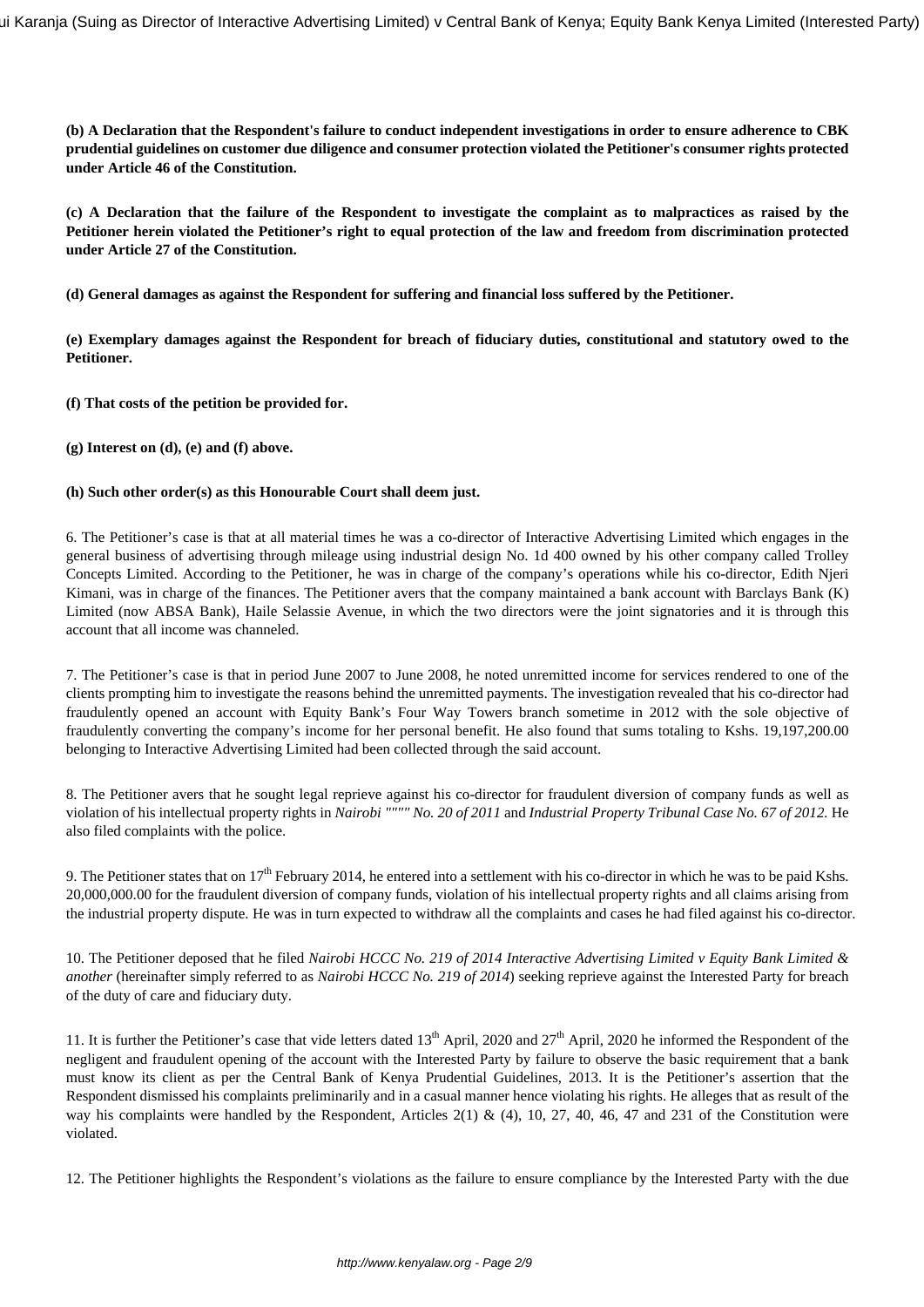diligence requirements; failure to investigate non-compliance with the due diligence requirements on the part of the Interested Party; failure to initiate appropriate remedial action against the Interested Party for failure to report a suspicious activity; failure to pursue remedial measures provided under sections 33, 33A, 34 and 35 of the Central Bank of Kenya Act; and, the reckless absconding of duty by summarily dismissing his complaints.

13. The Petitioner swore a supplementary affidavit on  $9<sup>th</sup>$  March, 2021 in response to the Interested Party's replying affidavit and averred that this matter is not *res judicata* for the reasons that the Respondent was not a party to *Nairobi HCCC No. 219 of 2014;* that this matter relates to the failure by the Respondent to investigate his complaints; and, that the orders sought in *Nairobi HCCC No. 219 of 2014* are different from the reliefs sought in this petition.

14. The Respondent opposed the petition through a replying affidavit sworn by its General Counsel, Kennedy Kaunda Abuga, on 15<sup>th</sup> December, 2020. The Respondent's case is that on 21<sup>st</sup> January, 2014 it received a letter detailing the Petitioner's complaint against the Interested Party regarding the opening of an account stated therein. Upon asking the Interested Party to investigate the complaint and give it a feedback, the Interested Party informed it through a letter dated  $26<sup>th</sup>$  May, 2014 that the Petitioner's complaint had been settled and withdrawn.

15. The Respondent deposed that it was apparent from the Petitioner's letter dated 30<sup>th</sup> June, 2014 that the Petitioner had made up his mind as to the guilt of the Interested Party. According to the Respondent, it communicated its decision to the Petitioner in a letter dated  $30<sup>th</sup>$  September, 2014 that owing to the withdrawal of his criminal complaints against the his co-director, the existence of a civil case between him and the Interested Party, the need to avoid double jeopardy, and the possibility of abuse of its regulatory authority, it would not be pursuing his complaint. It is the Respondent's case that the steps it took cannot be said to be an abdication of duty and that it carries out its mandate diligently and routinely as is required of it under the law.

16. The Respondent averred that the Petitioner had failed to disclose in his pleadings that *Nairobi HCCC No. 219 of 2014* was determined in favour of the Interested Party in a judgement delivered in 2019. It is the Respondent's position that since the Court pronounced itself vindicating the Interested Party by finding that the Petitioner had withdrawn the complaint, it could not undertake further investigations on the matter.

17. In conclusion the Respondent deposes that the petition is an abuse of the court process, frivolous and does not meet the threshold of a constitutional petition due to the failure to specify the nature of the rights allegedly infringed.

18. The Interested Party opposed the petition through a replying affidavit sworn on 24<sup>th</sup> February, 2021 by its Manager of Legal Services, Kariuki King'ori. It is the Interested Party's position that this petition is an abuse of the court process and *res judicata* as the issues raised in the petition were canvased in *Nairobi HCCC No. 219 of 2014.* The Interested Party details the various issues and aspects of the present petition and points to their similarity to the issues in previous case.

19. It is further the Interested Party's case that the Respondent's dispute resolution and supervisory function is *quasi-judicial* and could not be performed during the pendency of the civil case filed against it by the Petitioner. The Interested Party avers that although the Petitioner lodged a complaint regarding the account in question and also lodged complaints with the DCI, the Petitioner had on 17<sup>th</sup> February, 2014 entered into a settlement agreement with his co-director. Further, that pursuant to the agreement, the Petitioner's advocates wrote to the Interested Party indicating that the issue had been resolved and all complaints withdrawn including those lodged against it.

20. The Interested Party additionally deposes that it was absolved of any liability in *Nairobi HCCC No. 219 of 2014* in which the Petitioner had raised issues similar to those raised in this case. According to the Interested Party, the Petitioner had filed a notice of appeal against the judgment in that case but has since failed to file any other document to prosecute his appeal.

21. Finally, the Interested Party deposes that the petition does not raise any substantial justiciable constitutional issues to be determined by this Court. The Court is therefore urged to dismiss the petition.

22. In his submissions dated  $9<sup>th</sup>$  November, 2020, the Petitioner contended that the Respondent violated his right to fair, expeditious and efficient administrative action under Article 47 of the Constitution. The Petitioner contended that the Respondent deliberately and negligently acted or omitted to act on his complaints regarding the Interested Party's fraudulent opening of the account in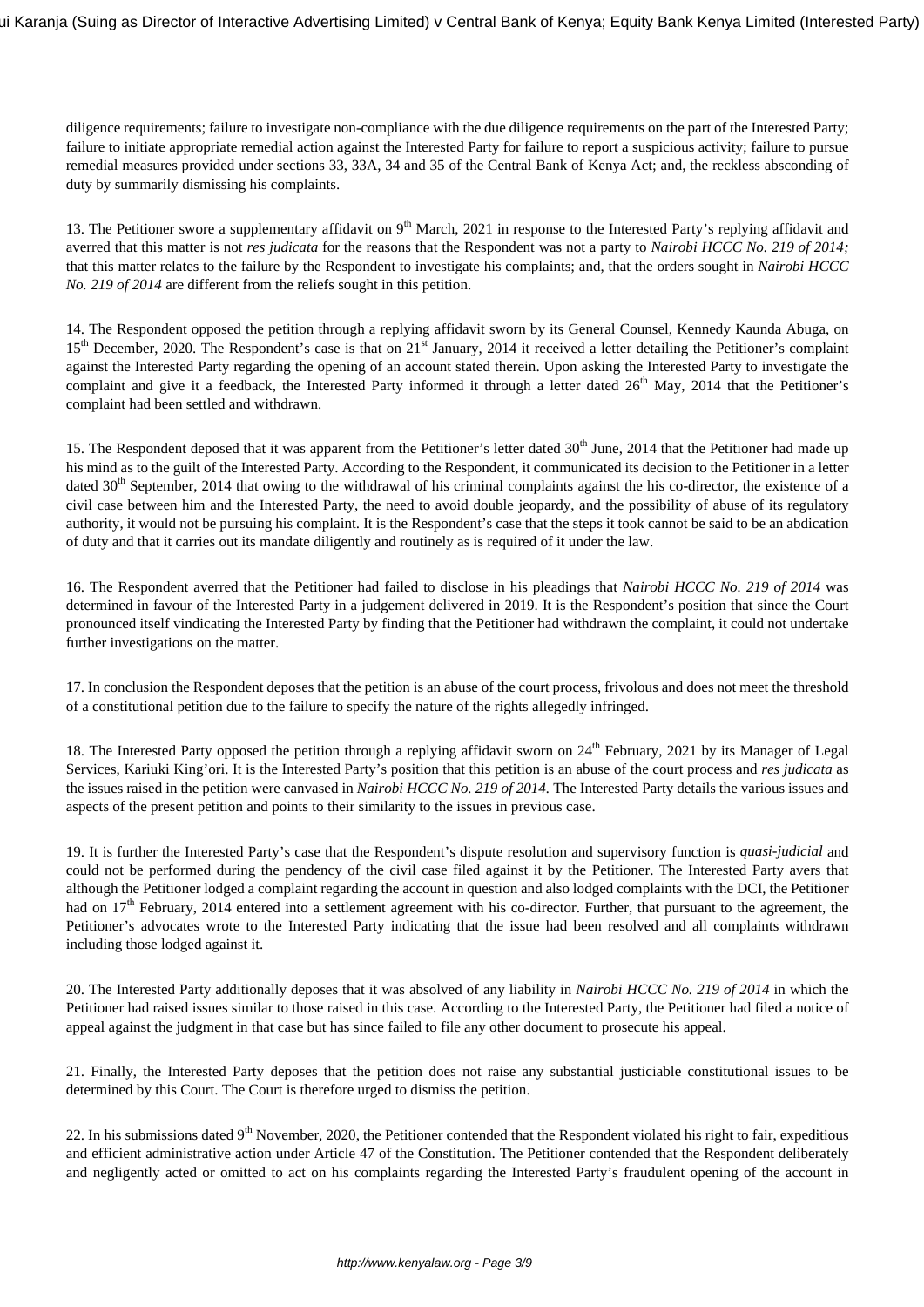question.

23. According to the Petitioner, the Respondent's action of fraudulently opening the account also denied him the right to equal protection and benefit of the law. To this end, he relied on the Supreme Court case of **Re The Matter of the Independent Electoral and Boundaries Commission [2011] eKLR** and argued that the Respondent though an independent entity, was required to perform its functions within the constitutional and statutory boundaries so as to protect his right under Article 47 of the Constitution. Further, that Article 27 gives all persons the right to equal protection and benefit of law.

24. The Petitioner also relied on the case of **Waweru & 4 others v Central Bank of Kenya [2014] eKLR** to argue that the Respondent has a duty to license and supervise authorized dealers and to ensure stability and security of the banking sector. It was his position that this duty was breached when the Respondent failed to conduct an independent and objective investigation on the Interested Party. The Petitioner relied on the case of **Equity Bank (Kenya) Limited v Don Ogalloh Riaro & another [2019] eKLR** and submitted that it is in the public interest and for the protection of consumer rights that the Respondent enforces the Prudential Guidelines in order to ensure that authorized dealers adhere to secure and safe banking practices.

25. On his claim that his consumer rights under Article 46 of the Constitution were violated, the Petitioner argued that it was in the best interest of consumers of banking services that the Respondent supervises and regulate the banking sector. The Petitioner asserted that the failure by the Respondent to ensure that the Interested Party complied with the Prudential Guidelines, 2013 amounted to gross violation of his right to quality and secure financial services. The Petitioner buttressed his argument with the case of **Otieno-Omuga & Ouma Advocates v CFC Stanbic Bank Limited [2015] eKLR** where the Court ruled that the Prudential Guidelines were binding and their breach would result in sanctions from the Central Bank of Kenya.

26. The Petitioner also filed supplementary submissions dated 29<sup>th</sup> June, 2021 and submitted that the current petition is not *res judicata* as the issues in this petition are not the same with the issues in *Nairobi HCCC No. 219 of 2014***.** He added that the Court in *Nairobi HCCC No. 219 of 2014* did not make a finding as to whether the Interested Party acted negligently.

27. The Petitioner submitted that for the doctrine of *res judicata* to apply, the case must be on the same subject matter and between the same parties, which was not the case in the instant petition. Reliance was placed on the case of **Benjamin Koech v Baringo County Government & 2 others; Joseph C. Koech (Interested Party) [2019] eKLR** as stating the law on *res judicata.* The Petitioner further submitted that the doctrine of *res judicata* should be invoked sparingly in constitutional litigation.

28. The Petitioner additionally submitted that the current petition is neither scandalous nor frivolous. He stated that he has tendered evidence to prove the allegations of breach of constitutional rights and the failure by the Respondent to discharge its statutory obligations and his case has therefore met the threshold for constitutional petitions.

29. The Petitioner submitted that the reasons advanced by the Respondent for declining to take further action on his complaint against the Interested Party were unreasonable and unjustifiable. This Court was therefore urged to find merit in the petition and hold that the Petitioner suffered violation of his constitutional rights warranting compensation.

30. Through submissions dated  $9<sup>th</sup>$  June, 2021 the Respondent stated that under Section 4 of the Central Bank of Kenya Act it is mandated to license and regulate the banking sector which regulation is a quasi-judicial and administrative function. It is the Respondent's position that it duly exercised its mandate upon receipt of the Petitioner's complaint.

31. The Respondent submitted that after considering the Petitioner's initial complaint it communicated to him through the letter dated 30<sup>th</sup> September, 2014 that it would be appropriate to allow for the determination of the case that he had filed in Court against the Interested Party. The Respondent further submitted that upon the revival of the complaint by the Petitioner in 2020, it communicated to him through a letter dated  $17<sup>th</sup>$  June, 2020 that it would not intervene as he had settled and withdrawn the criminal complaints against his co-director and received Kshs. 20 million as compensation in respect of the funds received through the account opened with the Interested Party. The Respondent stated that other reasons given for the non-intervention were that the Petitioner had failed to obtain judgement against the Interested Party in *Nairobi HCCC No. 219 of 2014.* Further, that the Court had held that any further payment to the Petitioner in respect of his claim against the Interested Party would amount to unjust enrichment.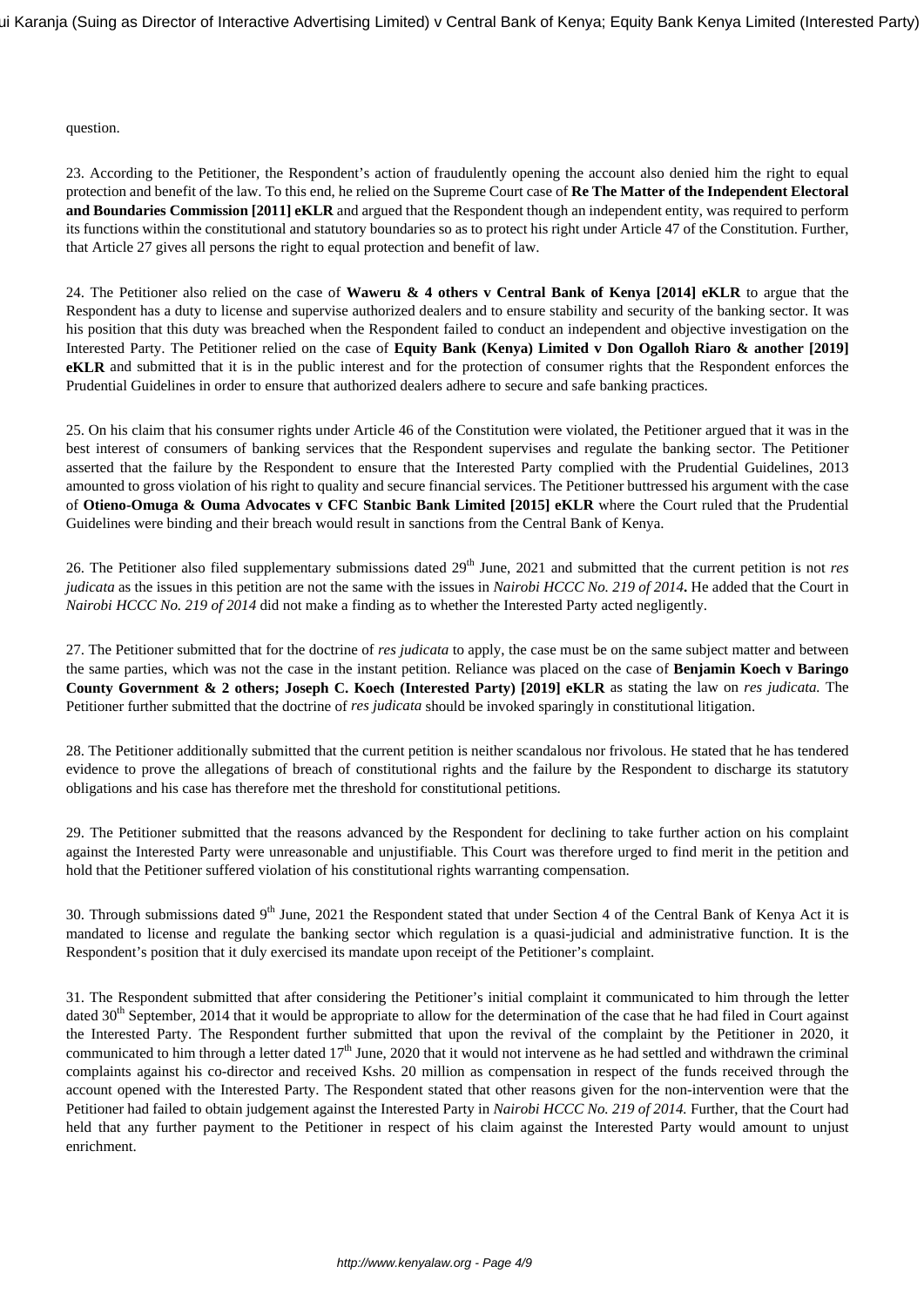32. On its claim that the petition does not raise any cause of action, the Respondent submitted that the issues raised in this petition had been settled between the Petitioner and his co-director and by extension the Interested Party. The Respondent argued that there was therefore no basis for the complaint raised by the Petitioner as he had withdrawn his complaint against his co-director and the funds that were the subject of the complaint had been refunded in accordance with the settlement agreement between him and the Interested Party.

33. The Respondent also submitted that the petition is scandalous, frivolous and vexatious because the Petitioner has tendered no evidence to prove the allegations of breach of his rights. According to the Respondent, the Petitioner has not tendered any evidence of any loss incurred by him as to claim compensation. The Respondent relied on the decisions in the cases of **Trust Bank Limited v H.S. Amin & Company Limited & another [2000] eKLR** and **Mpaka Road Development Co. Ltd v Abdul Gafur Kana T/A Anil Kapuri Pan Coffee House [2001] eKLR** to argue that a pleading without substance is vexatious and offensive as it causes the opposite party unnecessary anxiety.

34. It was further submitted that the petition does not meet the threshold for constitutional petitions as it lacks specificity of fact, law or the constitutional provisions allegedly infringed by the Respondent. The Respondent buttressed its argument by referring to the case of **S.W.M. v G.M.N. [2012] eKLR.**

35. The Respondent also argued that the Petitioner is not entitled to the reliefs sought since he has approached the Court with unclean hands by failing to disclose the outcome in *Nairobi HCCC No. 219 of 2014.* 

36. Through submissions dated 5th March, 2021, the Interested Party submitted that this petition is barred by the doctrine of *res judicata* which is legislated by Section 7 of the Civil Procedure Act, Cap. 21. The cases of **Henderson v Henderson [1843] 67 ER 313** and **Independent Electoral and Boundaries Commission v Maina Kiai & 5 others [2017] eKLR** were cited as explaining the doctrine of *res judicata.* The Interested Party highlighted various issues in the instant petition and submitted that those issues were dealt with in *Nairobi HCCC No. 219 of 2014.* 

37. The Interested Party further submitted that since the High Court has supervisory jurisdiction over the Respondent in regard to its quasi-judicial functions, the Respondent was required to wait for the finalization of *Nairobi HCCC No. 219 of 2014* before making its decision.

38. Having gone through the pleadings and submissions filed by parties in this petition, I conclude that the issues for the determination of this Court are as follows:

i. Whether this petition is *res judicata;*

ii. Whether the Respondent violated its constitutional and statutory obligations;

iii. Whether the Respondent infringed on the rights of the Petitioner; and

iv. Whether the Petitioner is entitled to the reliefs sought.

39. By claiming that this petition offends the doctrine of *res judicata,* the Respondent and the Interested Party are asking the Court to down its tools for want of jurisdiction. The issue therefore needs to be addressed promptly as a threshold issue because once the defence of *res judicata* is upheld it denies the court jurisdiction to delve into the substance of the claim before it. This statement finds support in the decision of the Court of Appeal in **Independent Electoral and Boundaries Commission v Maina Kiai & 5 others [2017] eKLR** where it was held that:

**"***Res judicata* **is a matter properly to be addressed** *in limine* **as it does possess jurisdictional consequence because it constitutes a statutory peremptory preclusion of a certain category of suits."**

40. The doctrine of *res judicata* is provided for in Section 7 of the Civil Procedure Act, Cap. 21 as follows: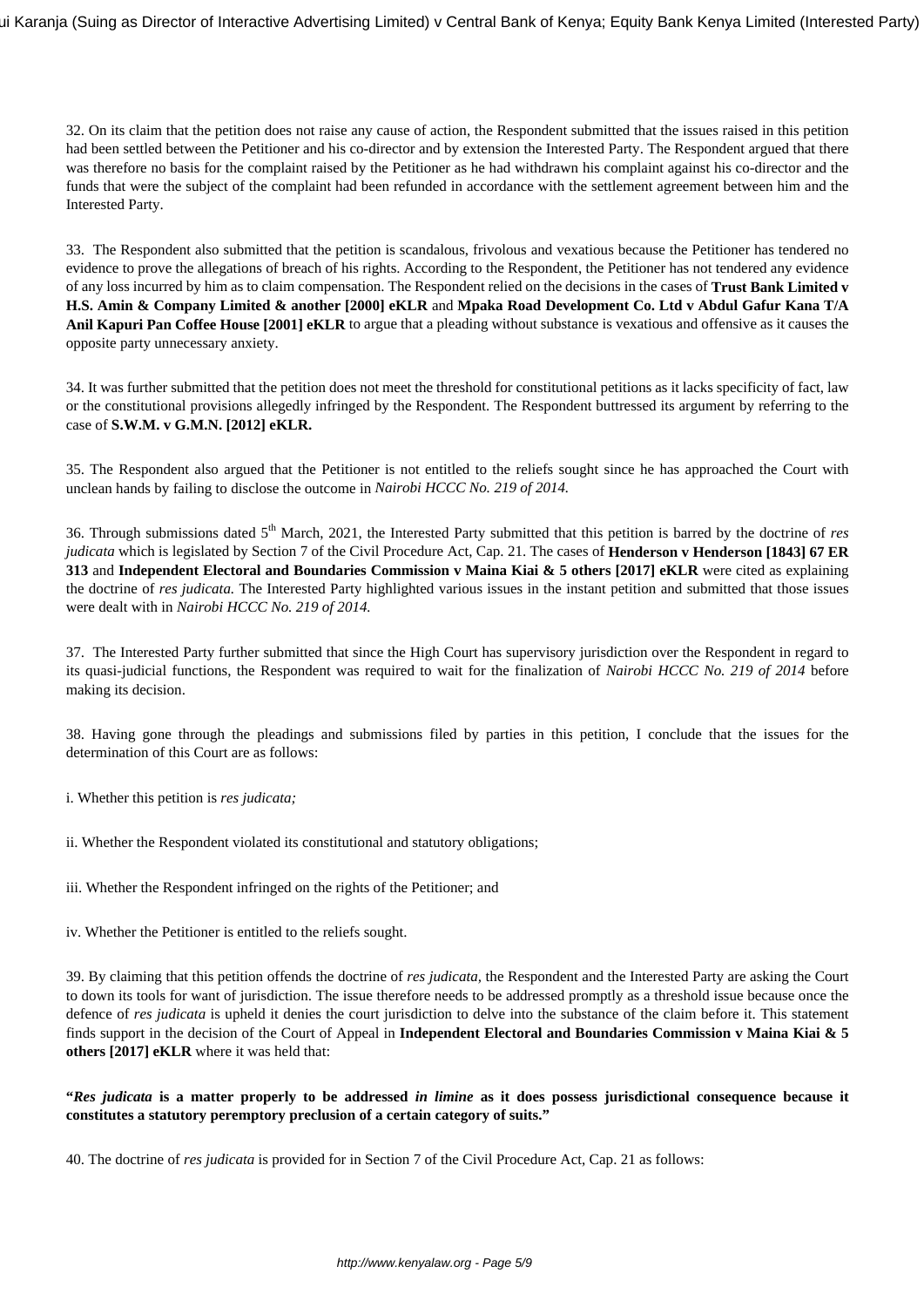**"No court shall try any suit or issue in which the matter directly and substantially in issue has been directly and substantially in issue in a former suit between the same parties, or between parties under whom they or any of them claim, litigating under the same title, in a court competent to try such subsequent suit or the suit in which such issue has been subsequently raised, and has been heard and finally decided by such court."**

41. The rationale of *res judicata* is to bring an end to litigation, save precious judicial time and to ensure that courts do not make conflicting decisions in respect of the same matters. This position was confirmed by the Court of Appeal in **Independent Electoral and Boundaries Commission v Maina Kiai & 5 others [2017] eKLR** when it stated that:

**"The rule or doctrine of** *res judicata* **serves the salutary aim of bringing finality to litigation and affords parties closure and respite from the spectre of being vexed, haunted and hounded by issues and suits that have already been determined by a competent court. It is designed as a pragmatic and common-sensical protection against wastage of time and resources in an endless round of litigation at the behest of intrepid pleaders hoping, by a multiplicity of suits and fora, to obtain at last, outcomes favourable to themselves. Without it, there would be no end to litigation, and the judicial process would be** rendered a noisome nuisance and brought to disrepute and calumny. The foundations of res judicata thus rest in the public **interest for swift, sure and certain justice."**

42. The Court of Appeal in the just cited case restated the principles of *res judicata* as follows:

**"Thus, for the bar of res judicata to be effectively raised and upheld on account of a former suit, the following elements must all be satisfied, as they are rendered not in disjunctive, but conjunctive terms;**

**(a) The suit or issue was directly and substantially in issue in the former suit.**

**(b) That former suit was between the same parties or parties under whom they or any of them claim.**

**(c) Those parties were litigating under the same title.**

**(d) The issue was heard and finally determined in the former suit.**

#### **(e) The court that formerly heard and determined the issue was competent to try the subsequent suit or the suit in which the issue is raised."**

43. Applying the law to the facts of this case, it becomes apparent that although the Petitioner's claim herein arose from the same set of facts as those giving rise to his dismissed claim against Equity Bank, the parties in this matter are not the same as those in the previous litigation.

44. For the defence of *res judicata* to be successfully invoked, all its elements must be established by the party relying on it. There was no averment by any of the parties before this Court that the Respondent had previously been sued by the Petitioner over the same set of facts.

45. In the instant matter, the Petitioner has also pointed out that the issues he is raising in this case are fresh and have never been addressed by any competent court as they relate to the supervisory jurisdiction of the Respondent. This statement was not rebutted by the Respondent and the Interested Party. It follows therefore that the matters raised in the petition are novel and this Court is required to entertain them.

46. The Supreme Court reiterated the availability of the defence of *res judicata* in constitutional litigation in **John Florence Maritime Services Limited & another v Cabinet Secretary, Transport and Infrastructure & 3 others [2021] eKLR** as follows:

**"[81] We reaffirm our position as in the Muiri Coffee case that the doctrine of res judicata is based on the principle of finality which is a matter of public policy. The principle of finality is one of the pillars upon which our judicial system is**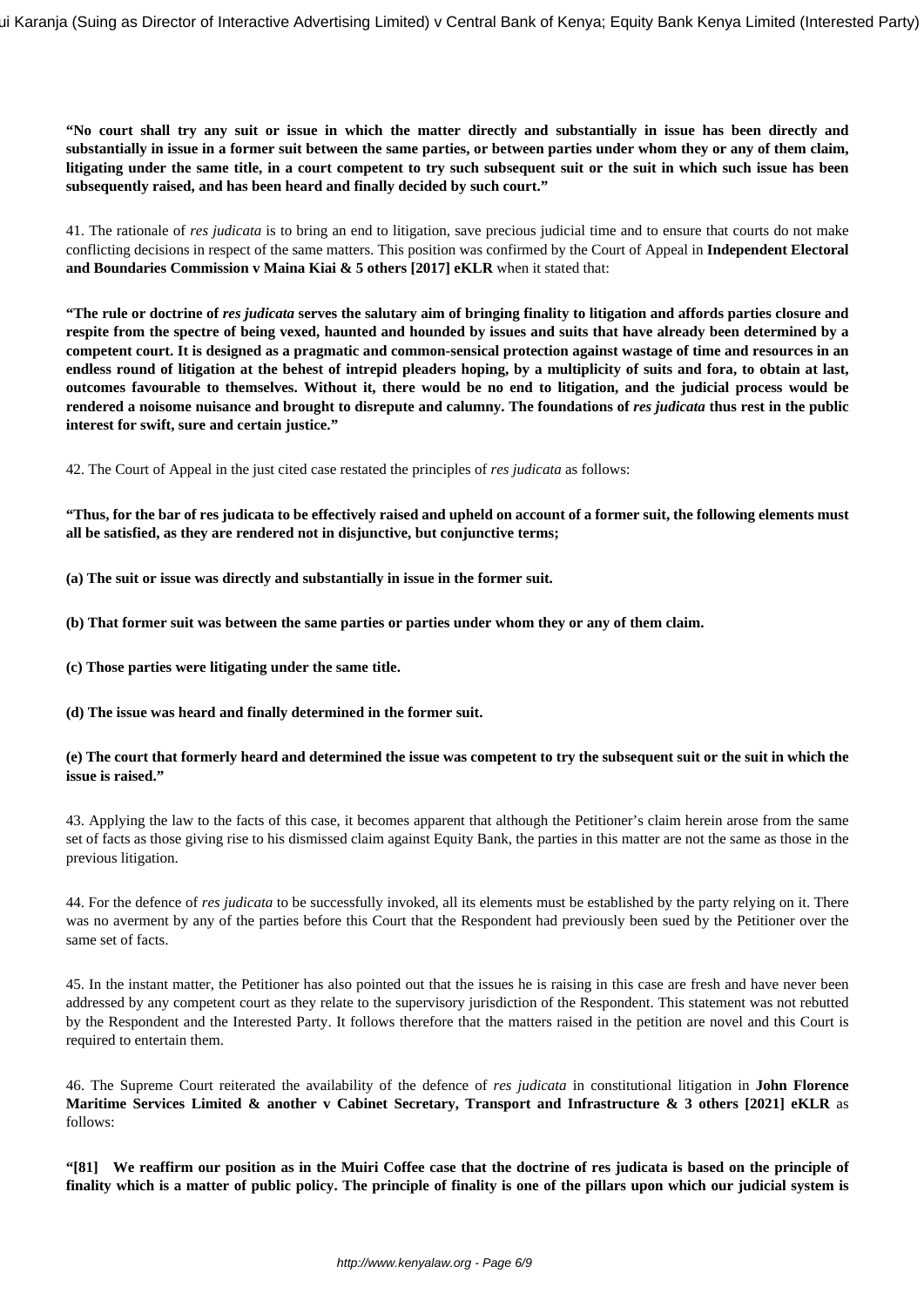**founded and the doctrine of res judicata prevents a multiplicity of suits, which would ordinarily clog the Courts, apart from occasioning unnecessary costs to the parties; and it ensures that litigation comes to an end, and the verdict duly translates into fruit for one party, and liability for another party, conclusively…**

**[82] If we were to find that the doctrine does not apply to constitutional litigation, the doctrine may very well lose much of its legitimacy and validity. We say this in light of the fact that constitutional tenets permeate all litigation starting with the application of Article 159 of the Constitution in both civil and criminal litigation, and its application now embedded in all procedural statutes. Further Article 50 on right to fair hearing and Article 48 on access to justice are fundamental rights which every litigant is entitled to. Such a holding may very well lead to parties, that whenever they need to circumscribe the doctrine of res judicata, they only need to invoke some constitutional provision or other."**

47. The Supreme Court, nevertheless, warned that though the doctrine of *res judicata* lends itself to promote the orderly administration of justice, it should not be invoked so as to cause injustice. This position was earlier acknowledged by the Court of Appeal in **Accredo AG & 3 others v Steffano Ucceli & another [2019] eKLR** when it stated that:

**"However, we must hasten to add that it should only be invoked in constitutional litigation in the clearest of cases. It must be sparingly invoked and the reasons are obvious as rights keep on evolving, mutating, and assuming multifaceted dimensions."** 

48. The Petitioner has raised constitutional issues which have never been addressed by any other Court. Turning him away from this Court on the claim that his case offends the doctrine of *res judicata* would deny him substantive justice. He is entitled to know what this Court has to say about the merits of his case. I therefore find that the doctrine of *res judicata* is not applicable in the circumstances of this petition.

49. Another ground upon which the Respondent and the Interested Party seek to deprive this Court of jurisdiction to entertain the Petitioner's claim is that there is no proper constitutional claim before this Court. The Respondent and Interested Party asked this Court to find that the petition does not meet the threshold for constitutional petitions as it lacks specificity of fact, law or the constitutional provisions infringed by the Respondent. In response to this issue, the Petitioner contended that the petition is neither scandalous nor frivolous and has met the threshold for constitutional petitions. He further submitted that he has tendered evidence to prove the allegations of breach of his constitutional rights and the failure by the Respondent to discharge its statutory obligations.

50. In a constitutional petition, the petitioner is required to plead with clarity the rights alleged to have been violated by the respondent, the constitutional provisions infringed by the impugned action, the nature of the injury sustained and the relief sought. This will not only give the sued party an opportunity to directly respond to the issues raised but will also help the court to understand and properly adjudicate the dispute between the parties.

51. I have perused the Petitioner's petition and he clearly states the facts and cites the constitutional provisions allegedly violated by the Respondent. He states how the violation of the Constitution has breached his right to property, consumer rights and right to fair administrative action. The Petitioner also explains how the Respondent failed to execute its supervisory role over the Interested Party. The Petitioner finally lists the prayers he seeks as a result of the violations and the injury suffered. His petition therefore meets the basic requirements of a constitutional petition and the claim by the Respondent and the Interested Party that his petition does not meet the threshold for constitutional petitions is found to be without merit and dismissed.

52. The remaining three issues as to whether the Respondent failed to discharge its constitutional and statutory obligations; whether the Respondent infringed on the rights of the Petitioner; and whether the Petitioner is entitled to the reliefs sought go hand in hand and I will address them simultaneously.

53. The parties in this matter agree that the Respondent has a duty to ensure that Equity Bank complies with the Prudential Guidelines issued by the Respondent in 2013. The Petitioner's case is that despite several complaints to the Respondent about the alleged fraudulent opening of a certain account by Equity Bank, the Respondent has failed or neglected to exercise its supervisory role. On the other hand, the Respondent asserts that upon considering the facts of the case, it arrived at a conclusion that it needed not intervene in the matter.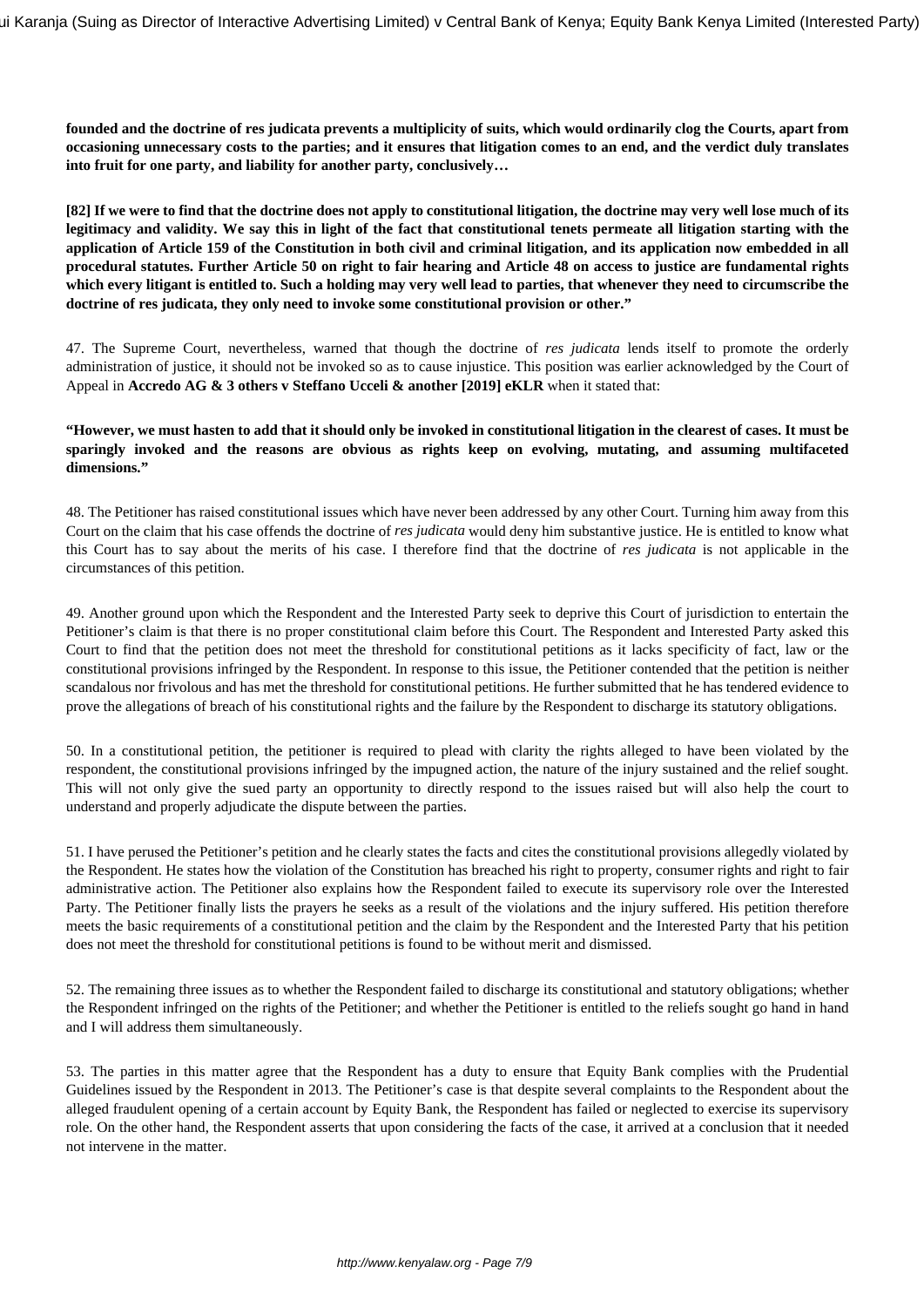54. This is a case that will be determined by an analysis of the pleadings of the parties and there is no need to refer to decided cases. In the initial response to the Petitioner's complaint through the letter dated  $30<sup>th</sup>$  September, 2014, the Respondent stated that it was necessary to await the decision of the Court in *Nairobi HCCC No. 219 of 2014* considering the rights of the parties in that case to have their dispute decided by a competent court of law and to avoid subjecting any of the parties to double jeopardy.

55. As for the second complaint, the Respondent through the letter dated  $17<sup>th</sup>$  June, 2020 responded to the Petitioner as follows:

**"This is in reference to your letters dated 13th April, 2020 and 27th April, 2020 respectively, regarding Equity Bank (Kenya) Limited (Equity Bank). We note your allegation that Equity Bank was negligent during the opening and operation of an account for Interactive Advertising Limited.**

**Having reviewed the documents forwarded, we note that following the out of Court settlement agreement dated 17th February, 2020, you were paid the sum of Kshs. 20 Million in settlement of your claim. It is also noted that in** *HCC 219 of 2014,* **the Court held,** *inter alia,* **that any further award to you would amount to double payment to yourself.**

#### **Accordingly, and with the Court Order aforesaid, you will appreciate that CBK cannot intervene in the matter."**

56. The letter conveys the Respondent's decision on the Petitioner's complaint in that the Respondent appreciates the complaint, gives the reasons for the decision and determines that it cannot intervene in the matter. The Respondent cannot therefore be accused of abdicating its mandate. As correctly averred by the Respondent, the Petitioner wrongly believes that the Respondent's supervisory jurisdiction can only be said to have been exercised if it determines that the Interested Party did not exercise prudence and was negligent when opening the account in question. The decision of the Respondent not to intervene in the matter is a proper exercise of its supervisory jurisdiction and it cannot therefore be said that the Respondent abdicated its supervisory role.

57. Although the Petitioner in his pleadings only accuses the Respondent of failing to exercise its oversight authority and for dismissing his complaint summarily, the Petitioner attempted to expand his case through his supplementary written submissions dated 29<sup>th</sup> June, 2021 by arguing that the reasons provided by the Respondent for the non-intervention were not reasonable and justifiable.

58. The Petitioner submitted that the settlement agreement between him and his co-director did not bind the Respondent or the Interested Party and the Respondent cannot purport to dispense with the need for investigation by relying on that settlement. The Petitioner argued that the agreement did not extend to any claims against the Interested Party. The Petitioner also contended that the Respondent ought not to have used the settlement as an excuse for abdicating its statutory and constitutional mandate to investigate and supervise its licensees.

59. In order to convince this Court that the reasons advanced by the Respondent for its decision are not valid, the Petitioner ought to have demonstrated that the decision not to intervene was so unreasonable that no administrative body properly exercising its function would arrive at such a decision. The Petitioner also needed to prove that the decision not to intervene was not proportional to the violation allegedly committed by Equity Bank. In other words, he ought to have demonstrated that the alleged fraudulent opening of an account by Equity Bank was so egregious that a full-fledged investigation by the Respondent was the only available option.

60. The Respondent is correct when it states that the foundation of the complaint vanished the moment the Petitioner and his codirector compromised their dispute. This state of affairs was compounded by the dismissal of the Petitioner's claim in *Nairobi HCCC No. 219 of 2014*. It would have amounted to exercising appellate powers over the decision of the High Court had the Respondent decided to investigate the alleged fraud by the Interested Party where the Court had found the Interested Party not to be at fault. In my view, the Petitioner has not demonstrated any unreasonableness in the decision of the Respondent. He is the one who jumped the gun by dashing to the High Court instead of allowing the Respondent to perform its statutory mandate of supervising financial institutions. I do not find any misstep in the manner the Respondent exercised its authority and agreeing with the Petitioner would amount to this Court usurping the statutory powers of the Respondent.

61. In light of what I have already stated, it follows that the Petitioner is not entitled to any of the reliefs sought in the petition. Even if the Petitioner had convinced the Court that the Respondent had failed to exercise its powers and thereby violated his constitutional